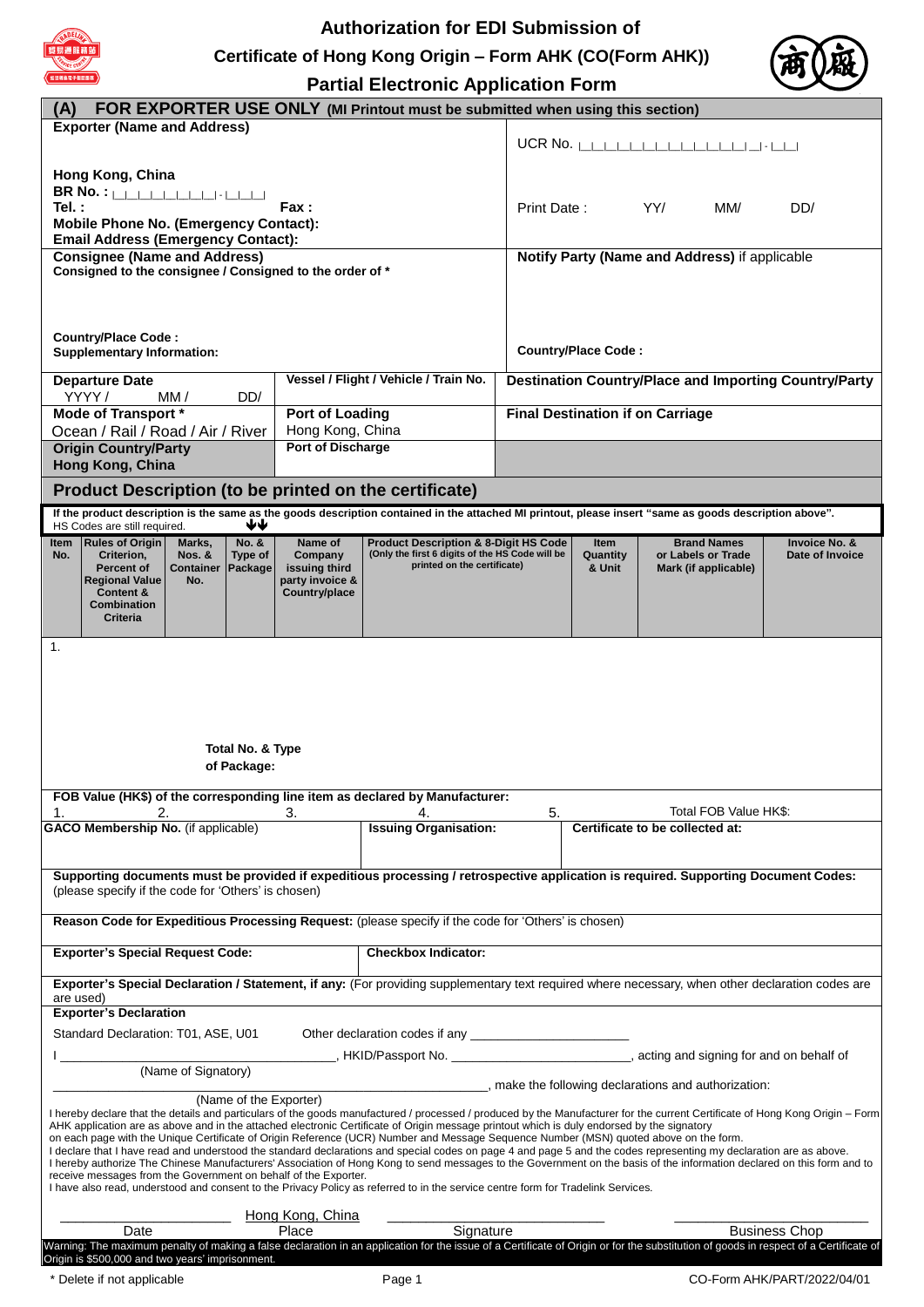| (B)<br>(RMD printout must be submitted when using this section)                                                                                                                                                                                                                                                                                                                                                                                                                                                                                                                                                                                                                                                                                                                                                                                                                                                                                                                                                                                                                                | FOR MANUFACTURER & SUBCONTRACTOR [IF INVOLVED] USE ONLY                                                                                                                                                                       |                                                             |                                                        |
|------------------------------------------------------------------------------------------------------------------------------------------------------------------------------------------------------------------------------------------------------------------------------------------------------------------------------------------------------------------------------------------------------------------------------------------------------------------------------------------------------------------------------------------------------------------------------------------------------------------------------------------------------------------------------------------------------------------------------------------------------------------------------------------------------------------------------------------------------------------------------------------------------------------------------------------------------------------------------------------------------------------------------------------------------------------------------------------------|-------------------------------------------------------------------------------------------------------------------------------------------------------------------------------------------------------------------------------|-------------------------------------------------------------|--------------------------------------------------------|
| <b>Manufacturer Name:</b>                                                                                                                                                                                                                                                                                                                                                                                                                                                                                                                                                                                                                                                                                                                                                                                                                                                                                                                                                                                                                                                                      | <b>Address of Goods Available for Inspection:</b>                                                                                                                                                                             |                                                             |                                                        |
| Tel:                                                                                                                                                                                                                                                                                                                                                                                                                                                                                                                                                                                                                                                                                                                                                                                                                                                                                                                                                                                                                                                                                           |                                                                                                                                                                                                                               |                                                             |                                                        |
| Address Code: LAN<br>BR No.: <b> _ _ _ _ _ _ _ _ _ </b> -  _ _ _ <br>Fax:<br>$FR$ No.: $\Box$                                                                                                                                                                                                                                                                                                                                                                                                                                                                                                                                                                                                                                                                                                                                                                                                                                                                                                                                                                                                  | $UCR$ No. $\ $<br>YY/<br>Print Date:                                                                                                                                                                                          | MM/<br>DD                                                   |                                                        |
|                                                                                                                                                                                                                                                                                                                                                                                                                                                                                                                                                                                                                                                                                                                                                                                                                                                                                                                                                                                                                                                                                                | <b>Hong Kong</b>                                                                                                                                                                                                              | Principal Process(es) Done by Manufacturer and Outworker in |                                                        |
| <b>Rules of Origin</b><br><b>Goods Description</b><br>Item<br>(must be the same as that made by the Exporter in the<br>No.<br>Criterion,<br>Percent of<br>RMD Printout attached)<br><b>Regional Value</b><br>Content &<br><b>Combination</b><br><b>Criteria</b>                                                                                                                                                                                                                                                                                                                                                                                                                                                                                                                                                                                                                                                                                                                                                                                                                                | <b>Materials &amp; Components</b><br>of HK Origin                                                                                                                                                                             |                                                             | <b>Materials &amp; Components</b><br>of Other Origin   |
| 1.                                                                                                                                                                                                                                                                                                                                                                                                                                                                                                                                                                                                                                                                                                                                                                                                                                                                                                                                                                                                                                                                                             |                                                                                                                                                                                                                               |                                                             |                                                        |
| Please indicate "+" before the quantity if responsible quantity is Part Quantity; "= " if it is Part Process; and "/" if it is Part Process / Part Quantity.<br>See note on page 4.                                                                                                                                                                                                                                                                                                                                                                                                                                                                                                                                                                                                                                                                                                                                                                                                                                                                                                            | ₩₩                                                                                                                                                                                                                            |                                                             |                                                        |
| <b>Responsible Quantity</b><br>Line Item Quantity &<br>Item<br>Unit as Declared by<br>as Declared by<br><b>No</b><br>Exporter (a)<br><b>Exporter</b>                                                                                                                                                                                                                                                                                                                                                                                                                                                                                                                                                                                                                                                                                                                                                                                                                                                                                                                                           | <b>Manufacturer</b><br><b>Responsible</b><br>Quantity (b)                                                                                                                                                                     | <b>Subcontractor</b><br><b>Responsible</b><br>Quantity (c)  | <b>Outworker</b><br><b>Responsible</b><br>Quantity (d) |
| 1.                                                                                                                                                                                                                                                                                                                                                                                                                                                                                                                                                                                                                                                                                                                                                                                                                                                                                                                                                                                                                                                                                             |                                                                                                                                                                                                                               |                                                             |                                                        |
| <b>Subcontractor Name:</b>                                                                                                                                                                                                                                                                                                                                                                                                                                                                                                                                                                                                                                                                                                                                                                                                                                                                                                                                                                                                                                                                     |                                                                                                                                                                                                                               | Principal Process(es) Done by Subcontractor in Hong Kong    |                                                        |
| LSA No.<br>Address Code: LAN<br>Tel:<br>Fax:<br>$FR$ No.: $\Box$                                                                                                                                                                                                                                                                                                                                                                                                                                                                                                                                                                                                                                                                                                                                                                                                                                                                                                                                                                                                                               |                                                                                                                                                                                                                               |                                                             |                                                        |
| <b>Subcontractor's Declaration</b><br>Standard Declaration: T03, ASE                                                                                                                                                                                                                                                                                                                                                                                                                                                                                                                                                                                                                                                                                                                                                                                                                                                                                                                                                                                                                           |                                                                                                                                                                                                                               |                                                             |                                                        |
| (Name of Signatory)                                                                                                                                                                                                                                                                                                                                                                                                                                                                                                                                                                                                                                                                                                                                                                                                                                                                                                                                                                                                                                                                            | HKID/Passport No. the same section of the same state of the state of the state of the state of the state of the state of the state of the state of the state of the state of the state of the state of the state of the state |                                                             |                                                        |
| ______, make the following declarations and authorization:<br>(Name of the Subcontractor)<br>I declare that I have read and understood the standard declarations and special codes on page 4 and page 5 and the codes representing my declaration are as above.<br>I hereby authorize The Chinese Manufacturers' Association of Hong Kong to transform and send messages to the Government on the basis of the information declared on<br>this form, and to receive messages from the Government on behalf of the Subcontractor.<br>I have also read, understood and consent to the Privacy Policy as referred to in the service centre form for Tradelink Services.                                                                                                                                                                                                                                                                                                                                                                                                                           |                                                                                                                                                                                                                               |                                                             |                                                        |
| <b>Business Chop</b><br>Signature<br>Date<br>Note: Manufacturers and subcontractors have to ensure that the persons acting and signing for and on behalf of the manufacturers/subcontractors should be identical to the authorized signatories<br>provided to the Trade and Industry Department else applications submitted will be deferred/rejected.                                                                                                                                                                                                                                                                                                                                                                                                                                                                                                                                                                                                                                                                                                                                         |                                                                                                                                                                                                                               |                                                             |                                                        |
| Manufacturer's Special Declaration/Statement, if any: (For providing supplementary text required where necessary, when other<br>declaration codes are used)                                                                                                                                                                                                                                                                                                                                                                                                                                                                                                                                                                                                                                                                                                                                                                                                                                                                                                                                    |                                                                                                                                                                                                                               |                                                             |                                                        |
| <b>Manufacturer's Declaration</b><br>Standard Declaration: T02, ASE                                                                                                                                                                                                                                                                                                                                                                                                                                                                                                                                                                                                                                                                                                                                                                                                                                                                                                                                                                                                                            |                                                                                                                                                                                                                               |                                                             |                                                        |
|                                                                                                                                                                                                                                                                                                                                                                                                                                                                                                                                                                                                                                                                                                                                                                                                                                                                                                                                                                                                                                                                                                |                                                                                                                                                                                                                               |                                                             |                                                        |
| (Name of Signatory)<br>make the following declarations and authorization:                                                                                                                                                                                                                                                                                                                                                                                                                                                                                                                                                                                                                                                                                                                                                                                                                                                                                                                                                                                                                      |                                                                                                                                                                                                                               |                                                             |                                                        |
| (Name of the Manufacturer)<br>I hereby declare that the details and particulars of the goods manufactured/processed/produced by the Manufacturer for the current Certificate of Hong Kong Origin -<br>Form AHK application are as above and in the attached electronic Certificate of Origin message printout which is duly endorsed by the signatory on each page with the<br>Unique Certificate of Origin Reference (UCR) Number and Message Sequence Number (MSN) quoted above on the form.<br>I declare that I have read and understood the standard declarations and special codes on page 4 and page 5 and the codes representing my declaration are as above.<br>I hereby authorize The Chinese Manufacturers' Association of Hong Kong to send (and to transform, where necessary) messages to the Government on the basis of the<br>information declared on this form, and to receive messages from the Government on behalf of the Manufacturer.<br>I have also read, understood and consent to the Privacy Policy as referred to in the service centre form for Tradelink Services. |                                                                                                                                                                                                                               |                                                             |                                                        |
| <b>Date</b><br>Note: Manufacturers and subcontractors have to ensure that the persons acting and signing for and on behalf of the manufacturers/subcontractors should be identical to the authorized signatories<br>provided to the Trade and Industry Department else applications submitted will be deferred/rejected.                                                                                                                                                                                                                                                                                                                                                                                                                                                                                                                                                                                                                                                                                                                                                                       | <b>Signature</b>                                                                                                                                                                                                              | <b>Business Chop</b>                                        |                                                        |
| Warning: The maximum penalty for making a false declaration in an application for the issue of a Certificate of Origin or for the substitution of goods in<br>respect of a Certificate of Origin is \$500,000 and two years' imprisonment.                                                                                                                                                                                                                                                                                                                                                                                                                                                                                                                                                                                                                                                                                                                                                                                                                                                     |                                                                                                                                                                                                                               |                                                             |                                                        |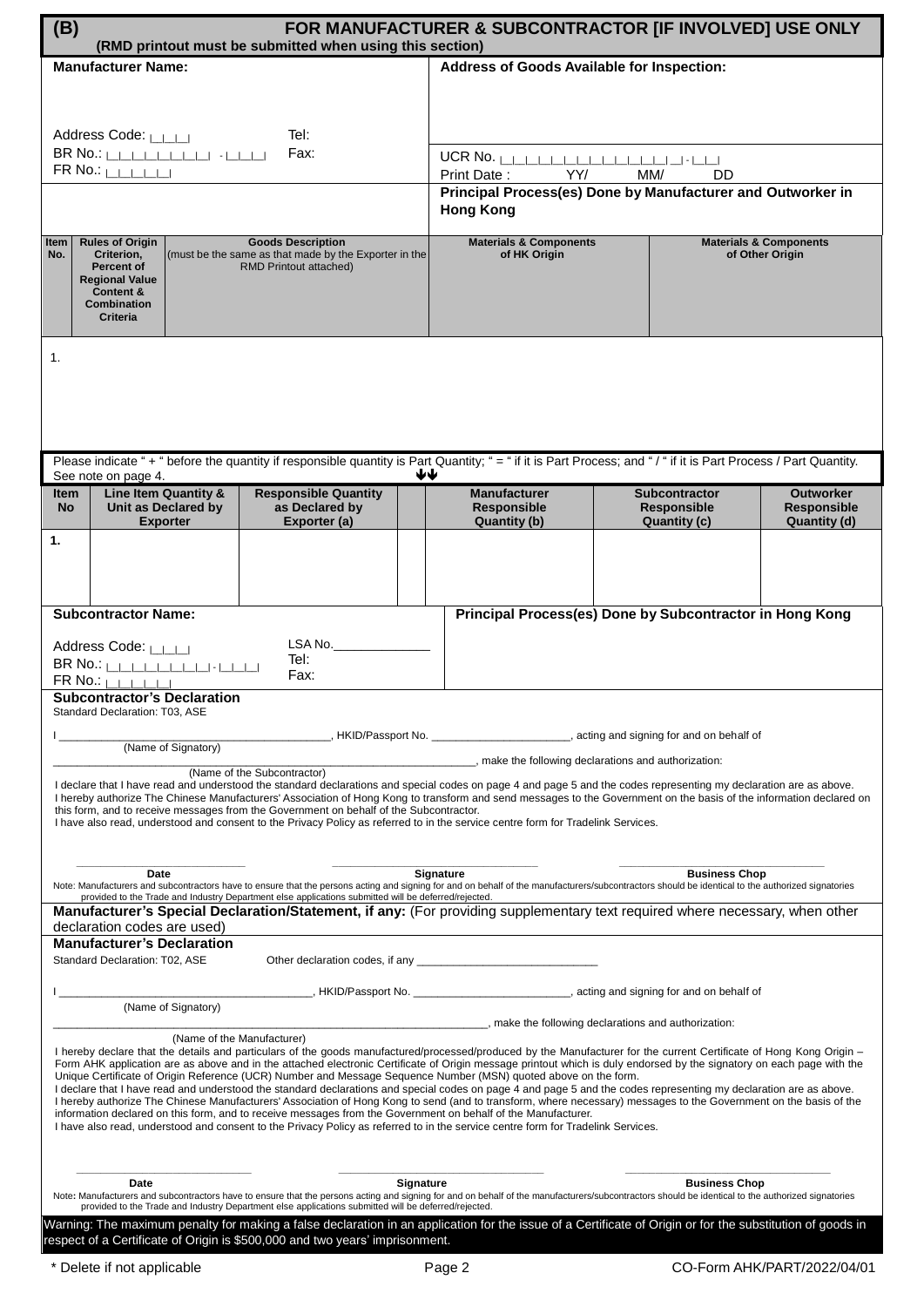| (C)<br><b>FOR SUBCONTRACTOR USE ONLY</b>                                                                                                                                                                                                                                                                                                                                  | (Manufacturer is using electronic means, MD printout must be submitted when using this section)                                                                     |  |  |
|---------------------------------------------------------------------------------------------------------------------------------------------------------------------------------------------------------------------------------------------------------------------------------------------------------------------------------------------------------------------------|---------------------------------------------------------------------------------------------------------------------------------------------------------------------|--|--|
| <b>Subcontractor Name:</b>                                                                                                                                                                                                                                                                                                                                                |                                                                                                                                                                     |  |  |
|                                                                                                                                                                                                                                                                                                                                                                           |                                                                                                                                                                     |  |  |
|                                                                                                                                                                                                                                                                                                                                                                           |                                                                                                                                                                     |  |  |
| Address Code: LANSING                                                                                                                                                                                                                                                                                                                                                     |                                                                                                                                                                     |  |  |
|                                                                                                                                                                                                                                                                                                                                                                           |                                                                                                                                                                     |  |  |
| $FR$ No: $\Box$<br>Fax:<br>Tel:                                                                                                                                                                                                                                                                                                                                           | Print Date on Submitted Printout: /<br>YY.<br>MМ<br>DD                                                                                                              |  |  |
| Warning:                                                                                                                                                                                                                                                                                                                                                                  |                                                                                                                                                                     |  |  |
| substitution of goods in respect of a Certificate of Origin is \$500,000 and two years' imprisonment.                                                                                                                                                                                                                                                                     | The maximum penalty for making a false declaration in an application for the issue of a Certificate of Origin or for                                                |  |  |
|                                                                                                                                                                                                                                                                                                                                                                           | <b>Subcontractor's Declaration</b>                                                                                                                                  |  |  |
| <b>Standard Declaration: T03, ASE</b>                                                                                                                                                                                                                                                                                                                                     | Other declaration codes, if any _________________                                                                                                                   |  |  |
|                                                                                                                                                                                                                                                                                                                                                                           |                                                                                                                                                                     |  |  |
|                                                                                                                                                                                                                                                                                                                                                                           |                                                                                                                                                                     |  |  |
|                                                                                                                                                                                                                                                                                                                                                                           | (Name of the Subcontractor)                                                                                                                                         |  |  |
| make the following declarations and authorization:                                                                                                                                                                                                                                                                                                                        |                                                                                                                                                                     |  |  |
| I hereby declare that the details for the current Certificate of Hong Kong Origin – Form AHK application<br>are as in the attached electronic Certificate of Origin message printout which is duly endorsed by the<br>signatory on each page with the Unique Certificate of Origin Reference (UCR) Number and Message<br>Sequence Number (MSN) quoted above on this form. |                                                                                                                                                                     |  |  |
| page 5 and the code representing my declaration is as above.                                                                                                                                                                                                                                                                                                              | I declare that I have read and understood the standard declarations and special codes on page 4 and                                                                 |  |  |
| I hereby authorize The Chinese Manufacturers' Association of Hong Kong to transform and send messages<br>to the Government on the basis of the information declared on this form, and to receive messages from the<br>Government on behalf of the Subcontractor.                                                                                                          |                                                                                                                                                                     |  |  |
| <b>Tradelink Services.</b>                                                                                                                                                                                                                                                                                                                                                | I have also read, understood and consent to the Privacy Policy as referred to in the service centre form for                                                        |  |  |
|                                                                                                                                                                                                                                                                                                                                                                           |                                                                                                                                                                     |  |  |
|                                                                                                                                                                                                                                                                                                                                                                           |                                                                                                                                                                     |  |  |
|                                                                                                                                                                                                                                                                                                                                                                           |                                                                                                                                                                     |  |  |
|                                                                                                                                                                                                                                                                                                                                                                           |                                                                                                                                                                     |  |  |
|                                                                                                                                                                                                                                                                                                                                                                           |                                                                                                                                                                     |  |  |
|                                                                                                                                                                                                                                                                                                                                                                           |                                                                                                                                                                     |  |  |
| Date                                                                                                                                                                                                                                                                                                                                                                      | <b>Business Chop</b><br>Signature                                                                                                                                   |  |  |
| to the authorized signatories provided to the Trade and Industry Department else applications submitted will be deferred/rejected.                                                                                                                                                                                                                                        | Note: Manufacturers and subcontractors have to ensure that the persons acting and signing for and on behalf of the manufacturers/subcontractors should be identical |  |  |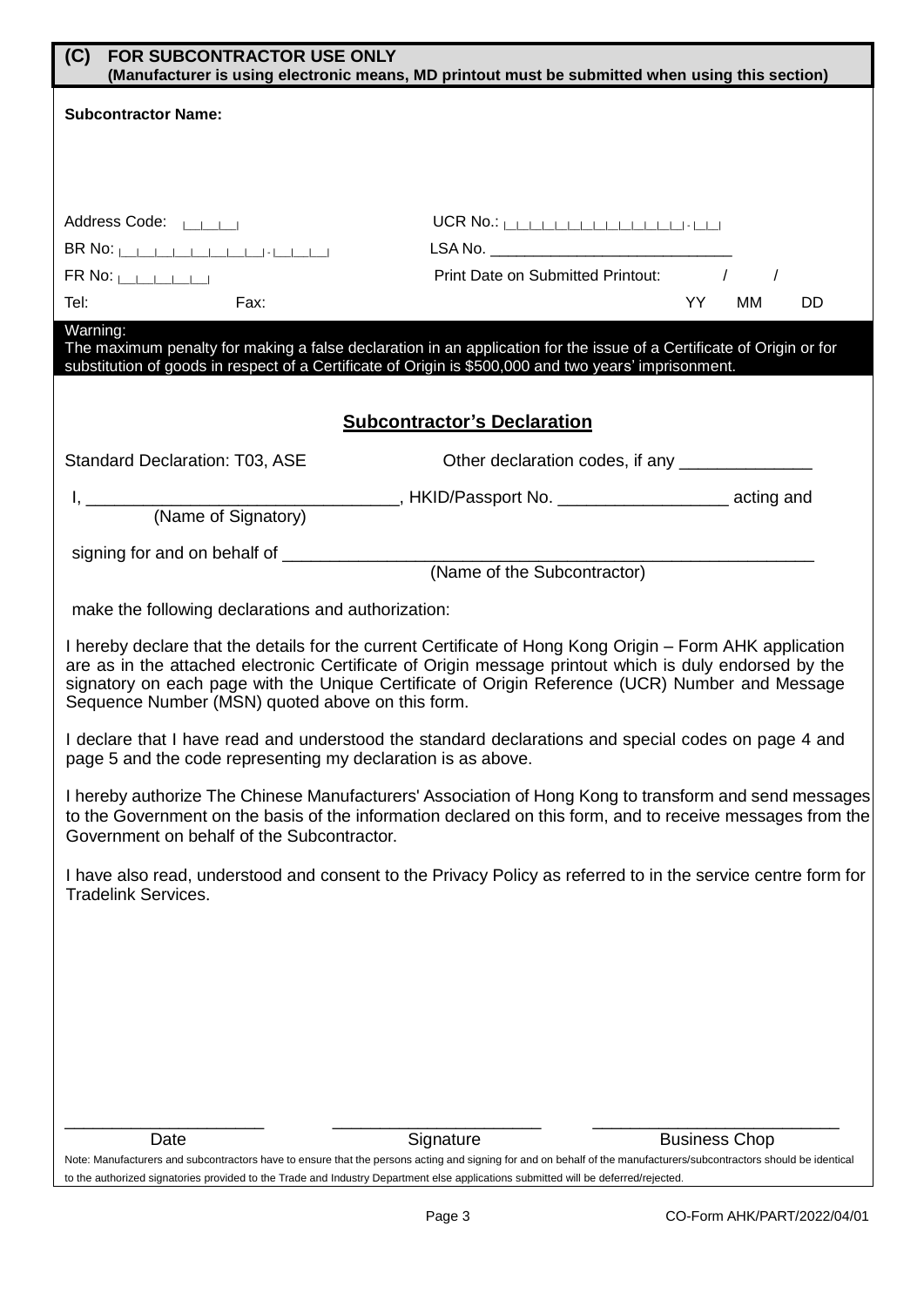| <b>CERTIFICATE OF HONG KONG ORIGIN - Form AHK (CO(Form AHK))</b> |                                                                        |                                                                                                                                                                                                                                                                                                                                                                                                                                                                                                                                                                                                                                                                                                                                                                                                                                                                                                                                                                                                                                                                                                                                                                                                                                                                                                                                             |  |  |
|------------------------------------------------------------------|------------------------------------------------------------------------|---------------------------------------------------------------------------------------------------------------------------------------------------------------------------------------------------------------------------------------------------------------------------------------------------------------------------------------------------------------------------------------------------------------------------------------------------------------------------------------------------------------------------------------------------------------------------------------------------------------------------------------------------------------------------------------------------------------------------------------------------------------------------------------------------------------------------------------------------------------------------------------------------------------------------------------------------------------------------------------------------------------------------------------------------------------------------------------------------------------------------------------------------------------------------------------------------------------------------------------------------------------------------------------------------------------------------------------------|--|--|
|                                                                  | <b>STANDARD DECLARATION</b>                                            | <b>CODE LIST</b>                                                                                                                                                                                                                                                                                                                                                                                                                                                                                                                                                                                                                                                                                                                                                                                                                                                                                                                                                                                                                                                                                                                                                                                                                                                                                                                            |  |  |
| Code<br>ASE<br>T01                                               | To be made by<br>Exporter, Manufacturer &<br>Subcontractor<br>Exporter | Description<br>I declare that the goods described in this application comply with the rules of origin specified for those goods in the ASEAN – Hong<br>Kong, China Free Trade Agreement.<br>I hereby declare that (1) I am duly authorized by the exporter to make this declaration on its behalf; (2) all the information given herein<br>has been checked by me on behalf of the exporter and is true; (3) the merchandise described in this application consists exclusively of<br>the goods manufactured / processed / produced by the manufacturer / processor / producer / subcontractor described in the application<br>and will be exported by the exporter in the manner described in this application; and (4) the exporter has not applied to any other<br>Certificate Issuing Organization for a Certificate of Origin in respect of the consignment described in this application. The exporter also<br>authorizes the Director-General of Trade and Industry or the Government Approved Certification Organization with which this<br>application is filed to disclose all or any of the information provided herein to any third parties in Hong Kong or elsewhere.                                                                                                                                                          |  |  |
| U01                                                              | Exporter                                                               | For the purpose of completion of box 11 on CO(Form AHK), I declare that the details and statements provided for this application are<br>correct; and that all the goods were produced in Hong Kong, China and that they comply with the rules of origin, as provided in Chapter<br>3 (Rules of Origin) of the ASEAN – Hong Kong, China Free Trade Agreement for the goods exported to the country/place as entered<br>under "Importing Country/Party".                                                                                                                                                                                                                                                                                                                                                                                                                                                                                                                                                                                                                                                                                                                                                                                                                                                                                      |  |  |
| T <sub>02</sub>                                                  | Manufacturer                                                           | I hereby declare that (1) I am duly authorized by the manufacturer to make this declaration on its behalf; (2) all the information given<br>herein has been checked by me on behalf of the manufacturer and is true; (3) the goods which are fully and accurately described in this<br>manufacturer declaration have been manufactured / processed / produced in the manufacturer's / subcontractor's premises or place in<br>Hong Kong registered with Trade and Industry Department; (4) the principal processes done by the manufacturer / subcontractor<br>declared in this manufacturer declaration have been carried out in the manufacturer's / subcontractor's premises or place in Hong Kong<br>registered with Trade and Industry Department as represented by its / their address code(s) described in this declaration; and (5) the<br>goods will be located in the address of goods available for inspection as described in this declaration for not less than 2 clear working<br>days from the date of this manufacturer declaration. The manufacturer also authorizes the Director-General of Trade and Industry or the<br>Government Approved Certification Organization with which this application is filed to disclose all or any of the information provided<br>herein to any third parties in Hong Kong or elsewhere. |  |  |
| M19                                                              | Manufacturer                                                           | I declare that the regional value content of the goods declared in this application is calculated in accordance with Article 6 (Calculation<br>of Regional Value Content) of Chapter 3 (Rules of Origin) of the ASEAN - Hong Kong, China Free Trade Agreement. The detailed<br>calculation and all the supporting records are kept and will be made available for inspection for not less than three years from the date of<br>issuance of this CO(Form AHK).                                                                                                                                                                                                                                                                                                                                                                                                                                                                                                                                                                                                                                                                                                                                                                                                                                                                               |  |  |
| T <sub>03</sub>                                                  | Subcontractor                                                          | I hereby declare that (1) I am duly authorized by the subcontractor to make this declaration on its behalf; (2) all the information given<br>herein has been checked by me on behalf of the subcontractor and is true; and (3) the subcontractor has carried out the principal<br>process(es) done by the subcontractor declared in this manufacturer declaration in its factory in Hong Kong registered with Trade and<br>Industry Department as represented by its address code described in this declaration. The subcontractor also authorizes the<br>Director-General of Trade and Industry or the Government Approved Certification Organization with which this application is filed to<br>disclose all or any of the information provided herein to any third parties in Hong Kong or elsewhere.                                                                                                                                                                                                                                                                                                                                                                                                                                                                                                                                    |  |  |

## **EXPORTER'S SPECIAL REQUEST CODES**

| <b>Code</b> | <b>Description</b>                                          | Code                                                                                                                                                                        | <b>Description</b>                                                          |  |
|-------------|-------------------------------------------------------------|-----------------------------------------------------------------------------------------------------------------------------------------------------------------------------|-----------------------------------------------------------------------------|--|
| 501         | Request for an additional copy of the certificate.          | 205                                                                                                                                                                         | Explanatory letter for Retrospective CO Application.                        |  |
| 503         | Request for endorsement on supporting documents such as     | 206                                                                                                                                                                         | Explanatory letter for expeditious application.                             |  |
|             | commercial invoice.                                         | 207                                                                                                                                                                         | Explanatory letter (others).                                                |  |
|             |                                                             | 208                                                                                                                                                                         | Copy of buyer's order.                                                      |  |
|             |                                                             | 209                                                                                                                                                                         | Copy of production order and records.                                       |  |
|             | <b>EXPEDITIOUS PROCESSING REQUEST REASON CODES</b>          | 210                                                                                                                                                                         | Copy of buyer's shipment instructions.                                      |  |
| Code        | <b>Description</b>                                          | 211                                                                                                                                                                         | Copy of relevant documents from overseas customs.                           |  |
| 101         | To meet unexpected change of tight shipment schedule.       | 212                                                                                                                                                                         | Copy of Letter of Credit (L/C).                                             |  |
| 102         | To meet urgent request of the overseas buyer for advanced   | 213                                                                                                                                                                         | Copy of invoice.                                                            |  |
|             | delivery of goods.                                          | 214                                                                                                                                                                         | Copy of shipping document: e.g. bill of lading / air waybill.               |  |
| 103         | To send samples urgently required by overseas buyers.       | 215                                                                                                                                                                         | Copy of packing list.                                                       |  |
| 104         | To facilitate clearance of consignments held up by overseas | 216                                                                                                                                                                         | Relevant copy of Certificate of Origin.                                     |  |
|             | customs.                                                    | 217                                                                                                                                                                         | Copy of Export Licence (EL) and/or other trade documents.                   |  |
| 105         | Application being deferred for one or more times.           | 219                                                                                                                                                                         | Copy of authorisation letter from registered brand name / trademark holder. |  |
| 106         | Deferred for amendment after production / consignment       | 220                                                                                                                                                                         | Copy of authorisation letter from copyright holder.                         |  |
|             | check by C&ED.                                              | HD <sub>3</sub>                                                                                                                                                             | Others.                                                                     |  |
| 107         | This is a retrospective application.                        | <b>NOTE:</b>                                                                                                                                                                |                                                                             |  |
| 110         | To meet the terms of Letter of Credit (L/C).                | Part Process, (a) = (b) = (c) = (d), value of the indicator should be $=$                                                                                                   |                                                                             |  |
| HD3         | Others.                                                     | Part Quantity, (a) = (b) + (c) + (d), value of the indicator should be '+'<br>When $(b) + (c) + (d)$ do not add up or each is not equivalent to (a), value of the indicator |                                                                             |  |
|             |                                                             |                                                                                                                                                                             |                                                                             |  |
|             |                                                             | should be '/'                                                                                                                                                               |                                                                             |  |
|             |                                                             |                                                                                                                                                                             |                                                                             |  |
|             |                                                             |                                                                                                                                                                             |                                                                             |  |

## **CHECKBOX INDICATOR**

| Code            | <b>Description</b>                                                                                                                                                |
|-----------------|-------------------------------------------------------------------------------------------------------------------------------------------------------------------|
| AS1             | Third-party invoicing: The goods covered in this application involve sales invoice (for the importation) issued by a company located in a third party or by an    |
|                 | exporter for the account of the said company, in accordance with Rule 22 (Third Party Invoicing) of Annex 3-1 (Operational Certification Procedures) of Chapter 3 |
|                 | (Rules of Origin) of the ASEAN – Hong Kong, China Free Trade Agreement.                                                                                           |
| AS <sub>2</sub> | Accumulation: A good originating in a Party is used in another Party as a material for a finished good covered in this application, in accordance with Article 7  |

(Accumulation) of Chapter 3 (Rules of Origin) of the ASEAN – Hong Kong, China Free Trade Agreement. De Minimis: The value of all non-originating materials used in the production of a good/goods covered in any of the applicable line items of this application which<br>do not undergo the required change in tariff classificatio

Minimis) of Chapter 3 (Rules of Origin) of the ASEAN – Hong Kong, China Free Trade Agreement.

Exhibitions: The goods covered in this application are sent from the exporting Party for exhibition in another Party and sold during or after the exhibition for<br>importation into a Party, in accordance with Rule 21 (Exhibit ASEAN – Hong Kong, China Free Trade Agreement.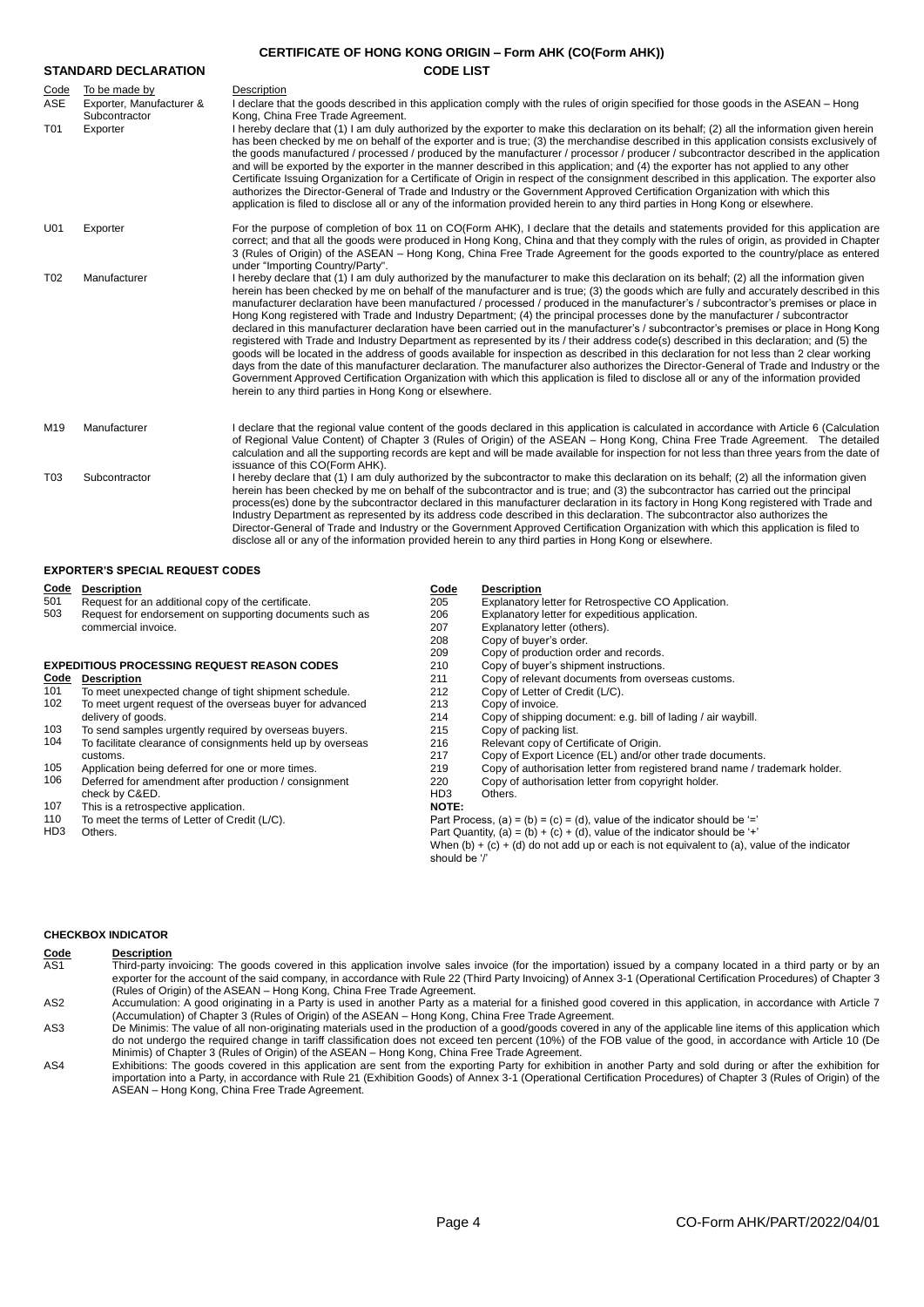## **RULES OF ORIGIN CRITERION**

## **Code Description**

- WO The good of this line item is wholly obtained or produced in the exporting Party as set out in Article 4 (Wholly Obtained or Produced Goods) of Chapter 3 (Rules of Origin) of the ASEAN – Hong Kong, China Free Trade Agreement.
- PE The good of this line item is produced in the exporting Party exclusively from originating materials from one or more of the Parties in accordance with the ASEAN – Hong Kong, China Free Trade Agreement.
- RVC The good of this line item has a regional value content ("Regional Value Content" or "RVC") of not less than 40%, as calculated in accordance with Article 6 (Calculation of Regional Value Content) of Chapter 3 (Rules of Origin), and satisfies Article 5 (Not Wholly Obtained or Produced Goods) of Chapter 3 (Rules of Origin) of the ASEAN – Hong Kong, China Free Trade Agreement.
- PSR-RVC The good of this line item meets the applicable Product Specific Rule as specified in Annex 3-2 (Product Specific Rules) of Chapter 3 (Rules of Origin) and has a regional value content ("Regional Value Content" or "RVC") as calculated in accordance with Article 6 (Calculation of Regional Value Content) of Chapter 3 (Rules of Origin) and satisfies Article 5 (Not Wholly Obtained or Produced Goods) of Chapter 3 (Rules of Origin) of the ASEAN – Hong Kong, China Free Trade Agreement.
- PSR-CC The good of this line item meets the applicable Product Specific Rule as specified in Annex 3-2 (Product Specific Rules) of Chapter 3 (Rules of Origin), where all non-originating materials used in the production of the good have undergone a change in tariff classification at the 2-digit level (i.e. a change in chapter) of the Harmonized System, and satisfies Article 5 (Not Wholly Obtained or Produced Goods) of Chapter 3 (Rules of Origin) of the ASEAN – Hong Kong, China Free Trade Agreement.
- PSR-CTH The good of this line item meets the applicable Product Specific Rule as specified in Annex 3-2 (Product Specific Rules) of Chapter 3 (Rules of Origin), where all non-originating materials used in the production of the good have undergone a change in tariff classification at the 4-digit level (i.e. a change in heading) of the Harmonized System, and satisfies Article 5 (Not Wholly Obtained or Produced Goods) of Chapter 3 (Rules of Origin) of the ASEAN – Hong Kong, China Free Trade Agreement.
- PSR-CTSH The good of this line item meets the applicable Product Specific Rule as specified in Annex 3-2 (Product Specific Rules) of Chapter 3 (Rules of Origin), where all non-originating materials used in the production of the good have undergone a change in tariff classification at the 6-digit level (i.e. a change in subheading) of<br>the Harmonized System, and satisfies Article 5 (Not Wholly Trade Agreement.
- PSR-SP The good of this line item meets the applicable Product Specific Rule as specified in Annex 3-2 (Product Specific Rules) of Chapter 3 (Rules of Origin), where all non-originating materials used in the production of the good have undergone a specific manufacturing or processing operation, and satisfies Article 5 (Not Wholly Obtained or Produced Goods) of Chapter 3 (Rules of Origin) of the ASEAN – Hong Kong, China Free Trade Agreement.
- PSR-COMB The good of this line item meets the applicable Product Specific Rule as specified in Annex 3-2 (Product Specific Rules) of Chapter 3 (Rules of Origin) which involves a combination of criteria, and satisfies Article 5 (Not Wholly Obtained or Produced Goods) of Chapter 3 (Rules of Origin) of the ASEAN – Hong Kong, China Free Trade Agreement.